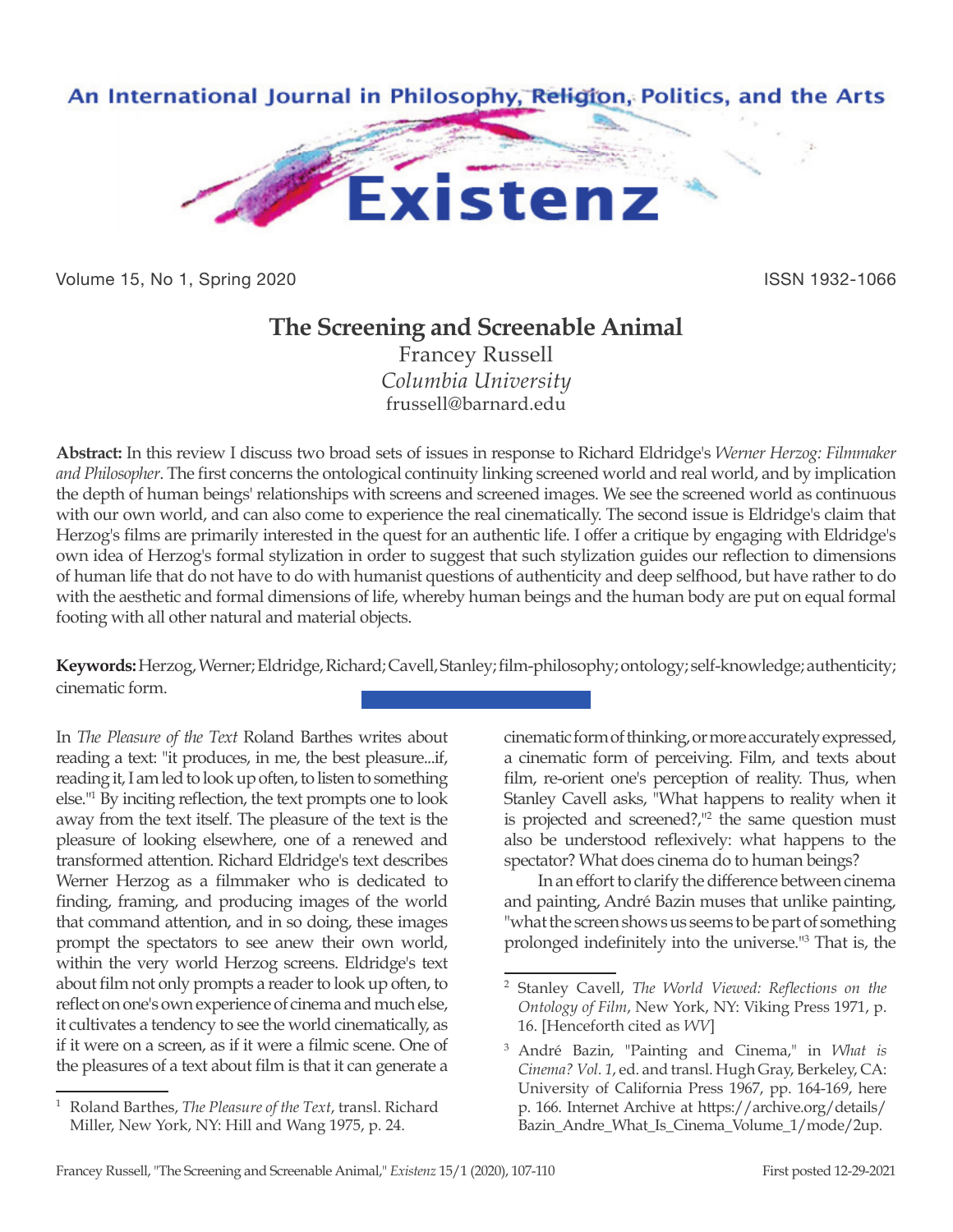screen provides a frame for the real, material world, where the world that the film shows is continuous with our own world, with the universe that humans in fact inhabit. The world on film is our very world, framed and screened. Cavell develops this point at length when he insists that photography and film are of the world: they do not exactly provide mere representations of the world; rather a photograph "is a segment of the world as a whole" (*WV* 200). Bazin and Cavell call attention to the continuity between screened image and reality, and especially Cavell argues that a philosophy of film must grapple with this as a dimension of both the ontology and the phenomenology of film viewing. That is, not only is it the case that film shows the one and only world, one's enchanted, sometimes dizzying awareness of this strange link is a feature of filmgoing, part of the pleasure the spectator takes in it.

But notice that one can also extend and reverse Bazin's claim: what the screen shows is part of the world, and at the same time one's experience of the world is the experience of something potentially screened. Any material thing in the world, anything that appears, can be the object of cinematic attention and projection. And especially once cinema assumes the position of being the most popular public artform of the twentieth century, and once photographic apparatuses take up residence in people's homes and pockets—which is to say, once humans were significantly changed by cinema and became a filmgoing public or species—the experience of reality came to reflect this ontological continuity between film-world and world-world. Just as the spectator experiences what is seen on film as being real—one knows this is a real street, those are real people—so too one can come to experience the real world cinematically—by seeing this street as noirish, by watching those figures as if they were movie characters, one is struck by the light or by a mood as it becomes a cinematic moment. Reading how Eldridge reads Herzog allows for a deeper appreciation of this fact: that as a technology, as an artform, and as a practice hence a lifeform—cinema reveals the human condition to be essentially cinematic. The popularity of the practice of moviegoing and making pictures reveals how readily human beings have adopted to being captured by such screens. We have become a screening and screenable animal.

Now that our lives are lived largely online, the relentless screenability of human life and the undivided attention that is given to screens is oftentimes addressed with great anxiety. For instance, Herzog himself voices

these anxieties, some of which Eldridge quotes (*WH* 20-1). Undoubtedly there are good reasons to feel uneasy about this development, to be uncertain about what it all means and how it is changing societies. And yet successful cinema, and successful writing about cinema, make perspicuous this uncanny continuity of the world on screen with the world humans inhabit, where such reflection can generate not only anxiety but also wonder. Paying attention to cinema can produce a kind of anthropological self-knowledge, for reflecting on one's capture by screens discloses something deep and lasting, rather than radically new, about who and what humans are.

This is no doubt the real source of the contemporary anxiety about screens: The truly unsettling anxiety does not arise from a worry about a detached, new, inhuman technology that is taking over human life, as if this technology were wholly alien to our form of life. The anxiety rather arises as humans realize the depth of their investment in and ravenous attraction to screens, the fact that motion pictures tap into old and rooted human experiences. Herzog's *The Cave of Forgotten Dreams* (2010) is surely an expression of awe that the aesthetic, expressive, self-representative, projective activities of the earliest human beings were already preparing future generations for a life with screens. So, it is not only that previous generations are merely our ancestors, as Herzog's camera marvels at the cave paintings as kindred beings; it becomes clear that these are also cinema's ancestors. What is both uncanny and reassuring is that there is something deeply human about screens, they are not alien to human life. Eldridge presents Herzog's oeuvre as a whole as fundamentally oriented by this awe, by a sense of human life and the natural world as deeply, essentially cinematic, and of cinema as a basic modality of human experience and sensemaking.

In contemporary philosophy it is becoming popular to insist on the difference between filmphilosophy, film theory (as practiced in film studies departments), and using films as examples or illustrations of philosophical positions that have been given in advance by familiarly recognizable philosophers. The aim in drawing these distinctions is usually to set a unique target of philosophical attention: philosophers ought to attend to films as philosophizing in and by themselves, rather than as pre-philosophical objects onto which philosophical significance is projected. The differences between these modes of engaging with films oftentimes are not clear,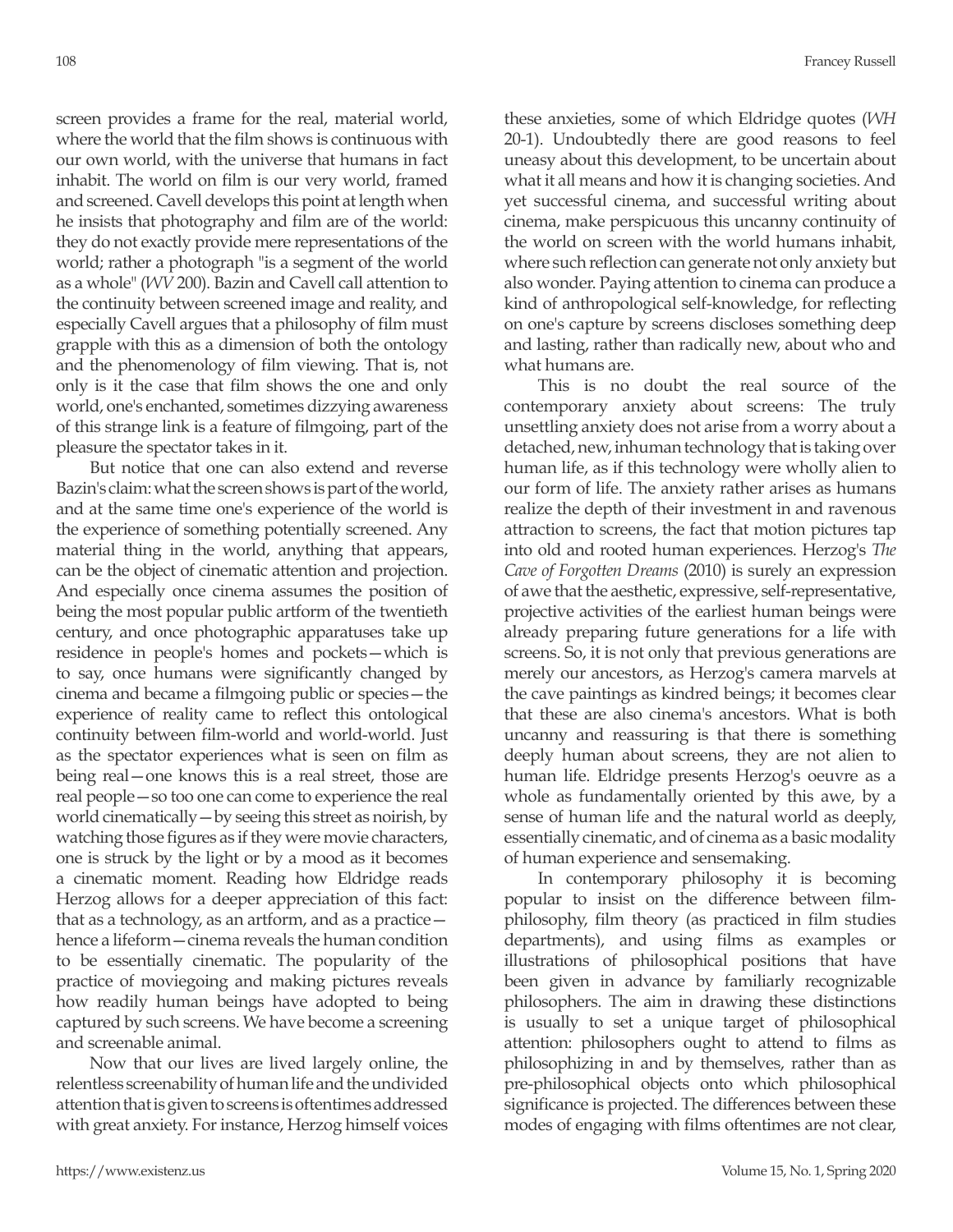and the insistence on the differences can emit an aura of philosophical defensiveness to it, a defensiveness that evidences how uncertain the boundary is between philosophy and theory, and between the idea that film does philosophy and the idea that films can be interpreted philosophically, all of which suggests one cannot be sure of the nature and limits of philosophy itself, of where it ends and something else—theory, art, pre-philosophical experience—begins.

Of these uncertain boundaries and differences, David Rodowick writes:

one might also say that theory is *outward directed* while philosophy is inward directed…Theories designate or refer to an object, which they hope to describe completely and whose effects they wish to account for or explain…Alternatively, in turning to art and other forms of human inventiveness, philosophy expresses knowledge of our selves and our relations with others.<sup>4</sup>

So, while film theory examines film as a special object, and film-as-example examines a film as an illustration of a philosophical position, film-philosophy reflects on film as a phenomenon capable of disclosing dimensions of human being. Eldridge's Cavellian approach to the relationship between reality and cinema suggests just such a view: that for film-philosophy to be a genuinely distinctive and genuinely philosophical mode of reflection, it must develop a reflexive ontology of cinema, one that articulates what cinema essentially is in terms of the place it occupies in human life.

While this basic orientation to film and philosophy strikes me as importantly correct, I want to take issue with one of Eldridge's central specifications of this idea, namely his claim that Herzog's cinema is primarily concerned with opportunities for authenticity and the achievement of selfhood. As Eldridge writes, Herzog's "rogue filmmaking" undertakes the work that

one must somehow find a stance that yields meaningful orientation in life, in a self-sustaining way, against the grain of commercial and consumptive business as usual. [*WH* 10]

I worry that too much emphasis on authenticity and selfhood obscures Herzog's more distinctive and challenging insights about cinema and human beings. One way to put this is that while Herzog is clearly interested in existentially harrowing images, I do not think this means one has to read his films as primarily focused on existentially harrowing (or harrowed) individuals and their striving for authenticity. Or more cautiously: one must be careful in emphasizing personal authenticity insofar as such preoccupation with the individual risks obscuring some of Herzog's most interesting and resolutely anti-individualist cinematic concerns (as well as his absurdist humor and unexpected camp).

Consider Eldridge's discussion of Herzog's formal stylization, that is, Herzog's eschewal of narrative cinema's preoccupation with plot and psychology in favor of a more emphatically aesthetic orientation. Eldridge focuses especially on Herzog's long takes and non-natural acting, a technique taken to its logical limit in the hypnotized, non-acting of *Heart of Glass* (1976). The question I want to raise is: how does such formal stylization disrupt and transform the spectator's relationship to human psychology and agency? One possible answer is that such stylization attends to elements of human life that do not have to do with ethico-existential, humanist questions of authenticity and commitment and selfhood. Another possibility, which I shall pursue, is that one of the philosophical and irreducibly cinematic achievements of such stylization is its ability to accent other no-less-human concerns.

It seems to me that the central point of the emphatic, stylized presentation of the world and human beings on film is not, as it is for Eldridge, the disclosure of possibilities of authentic human life. Rather I would argue that Herzog's stylization orients one's attention away from one's humanist preoccupation with the quest for a personally meaningful life, and toward the aesthetic, sensuous surface of human life. That is, cinematic aestheticization demonstrates that human beings and human activity can be considered in terms other than those provided by psychology and narrative, and it calls attention to the fact that human beings are themselves aesthetic objects that can be brought to a level shared with all other material things. For instance, in *Aguirre, The Wrath of God* (1972), it is clear that Herzog finds human faces endlessly compelling, but this does not mean he is interested in authentic individuals. It is clear in this film and elsewhere that Herzog finds human action spectacular—exactly: a spectacle—but one need not agree with Eldridge's assumption that spectacularity is the cinematic expression of personal striving and authenticity.

<sup>4</sup> D. N. Rodowick, *Philosophy's Artful Conversation*, Cambridge, MA: Harvard University Press 2015, p. 297, my emphasis.